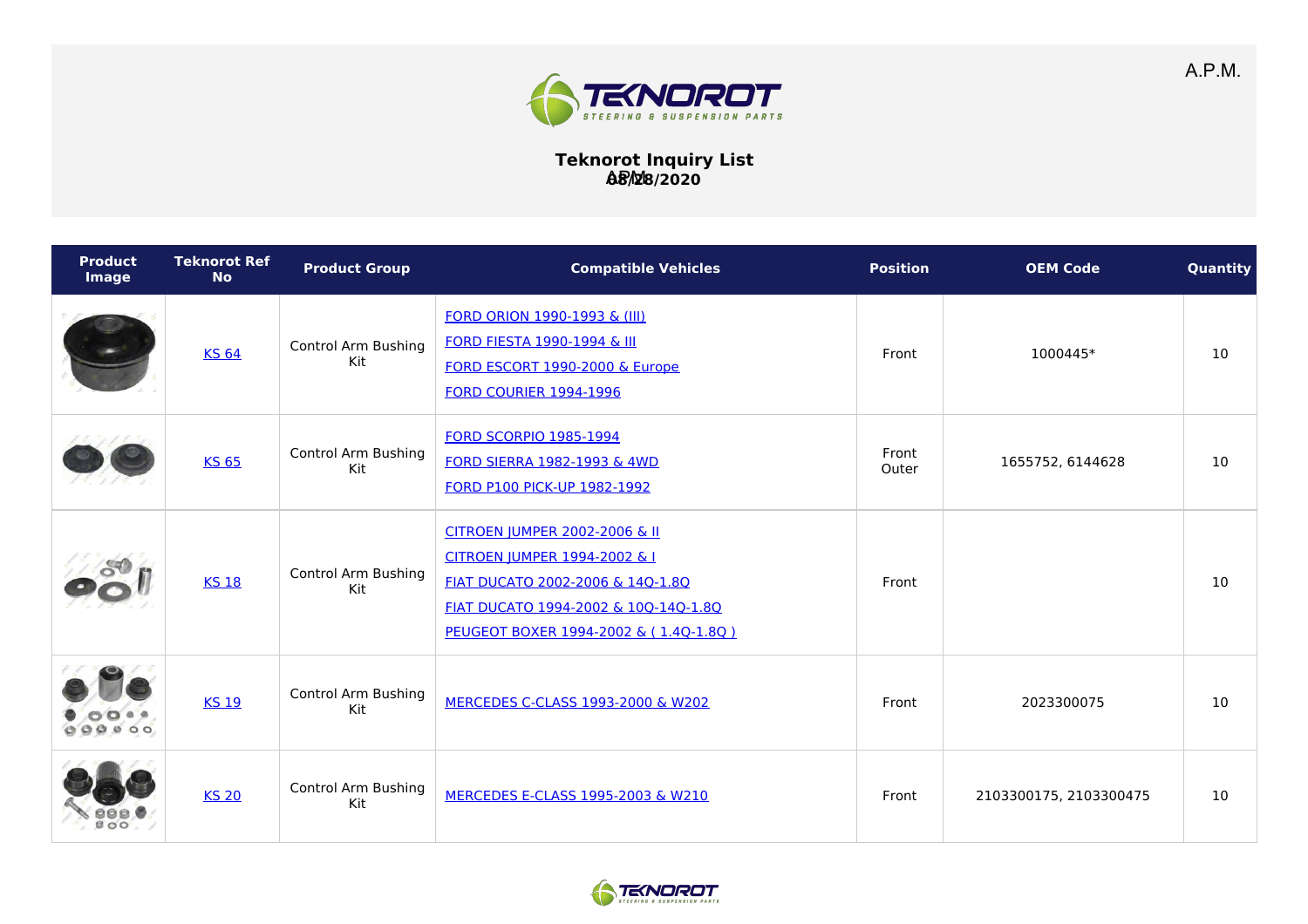| <b>Product</b><br><b>Image</b> | <b>Teknorot Ref</b><br><b>No</b> | <b>Product Group</b>              | <b>Compatible Vehicles</b>                                                                                                                                                         | <b>Position</b> | <b>OEM Code</b>          | Quantity |
|--------------------------------|----------------------------------|-----------------------------------|------------------------------------------------------------------------------------------------------------------------------------------------------------------------------------|-----------------|--------------------------|----------|
|                                | <b>KS 21</b>                     | <b>Control Arm Bushing</b><br>Kit | MERCEDES 300D 1976-1985 & W123                                                                                                                                                     | Lower           | 1233301375, 1235860333   | 10       |
|                                | <b>KS 22</b>                     | Control Arm Bushing<br>Kit        | BMW 3-SERIES 1998-2005 & E46<br>BMW Z4 2003-2009 & E85                                                                                                                             | Front           | 31126757622, 31126757623 | 10       |
|                                | <b>KS 24</b>                     | Control Arm Bushing<br>Kit        | FORD ESCORT 1983-1990 & Europe                                                                                                                                                     | Front           | 5021661                  | 10       |
|                                | <b>KS 27</b>                     | <b>Control Arm Bushing</b><br>Kit | MERCEDES ML-CLASS 1998-2005 & W163                                                                                                                                                 | Front           | 1633300175*              | 10       |
|                                | <b>KS 28</b>                     | Control Arm Bushing<br>Kit        | <b>TOYOTA CARINA 1992-1997 &amp; T190</b><br><b>TOYOTA CORONA 1992-1995</b>                                                                                                        | Front<br>Outer  | 4865520140*              | 10       |
|                                | <b>KS 30</b>                     | <b>Control Arm Bushing</b><br>Kit | CITROEN JUMPER 1994-2002 & I<br>CITROEN JUMPER 2002-2006 & II<br>FIAT DUCATO 2002-2006 & 14Q-1.8Q<br>FIAT DUCATO 1994-2002 & 10Q-14Q-1.8Q<br>PEUGEOT BOXER 1994-2002 & (1.4Q-1.8Q) | Front<br>Outer  |                          | 10       |

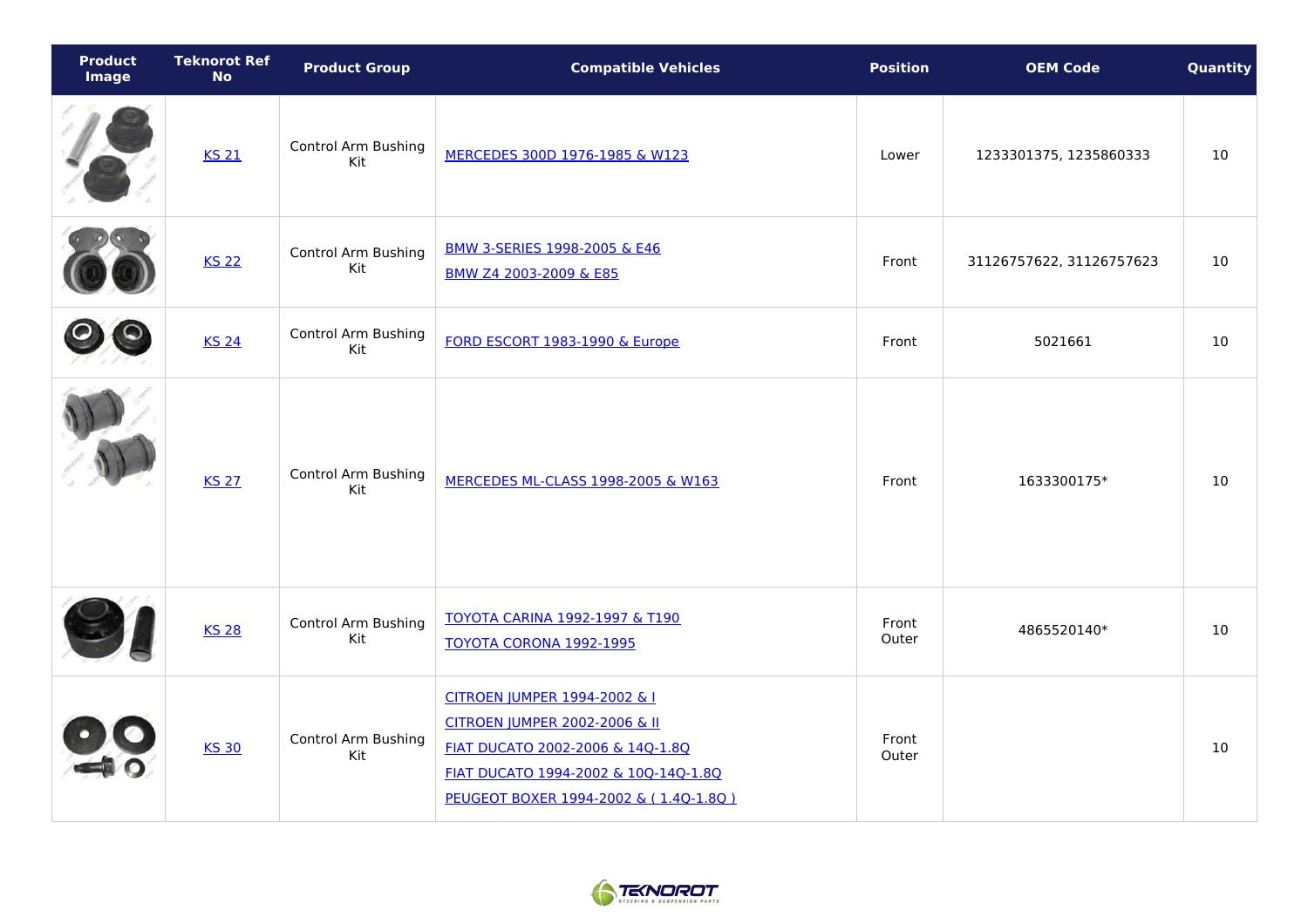| Product<br><b>Image</b> | <b>Teknorot Ref</b><br><b>No</b> | <b>Product Group</b>              | <b>Compatible Vehicles</b>                                           | <b>Position</b> | <b>OEM Code</b>            | Quantity |
|-------------------------|----------------------------------|-----------------------------------|----------------------------------------------------------------------|-----------------|----------------------------|----------|
|                         | <b>KS 31</b>                     | <b>Control Arm Bushing</b><br>Kit | SEAT TOLEDO 1993-1999 & I (1L)<br>VOLKSWAGEN GOLF 1983-1992 & MK2/A2 | Rear            | 191501541*, 191501541S     | 10       |
|                         | <b>KS 32</b>                     | <b>Control Arm Bushing</b><br>Kit | VOLKSWAGEN GOLF 1983-1992 & MK2/A2                                   | Front           | 3A0501541A                 | 10       |
|                         | <b>KS 33</b>                     | <b>Control Arm Bushing</b><br>Kit | <b>VOLKSWAGEN GOLF 1991-1998 &amp; MK3/A3</b>                        | Front           | 1H0501541AS1               | 10       |
|                         | <b>KS 35</b>                     | <b>Control Arm Bushing</b><br>Kit | MERCEDES E-CLASS 2003-2009 & W211                                    | Front<br>Inner  | 2023338714*                | 10       |
|                         | <b>KS 36</b>                     | <b>Control Arm Bushing</b><br>Kit | MERCEDES C-CLASS 1993-2000 & W202                                    | Front<br>Inner  | 2023336714*                | 10       |
|                         | <b>KS 66</b>                     | Control Arm Bushing<br>Kit        | PEUGEOT 205 1983-1998<br>CITROEN VISA 1982-1997 & C15                | Front           | 3523.27*, 3523.49*         | 10       |
|                         | <b>KS 7</b>                      | <b>Control Arm Bushing</b><br>Kit | SEAT IBIZA 1994-1999 & II<br>SEAT IBIZA 1984-1993 & I                | Center          | SE13856126                 | 10       |
| <b>KS73</b>             | <b>KS73</b>                      | <b>Control Arm Bushing</b><br>Kit | BMW 3-SERIES 1990-1998 & E36                                         | Front           | 31121094276*, 31121094276* | 10       |
|                         | $KS$ 8                           | Control Arm Bushing<br>Kit        | FORD SIERRA 1982-1993 & 4WD                                          | Front           | 6144628                    | 10       |

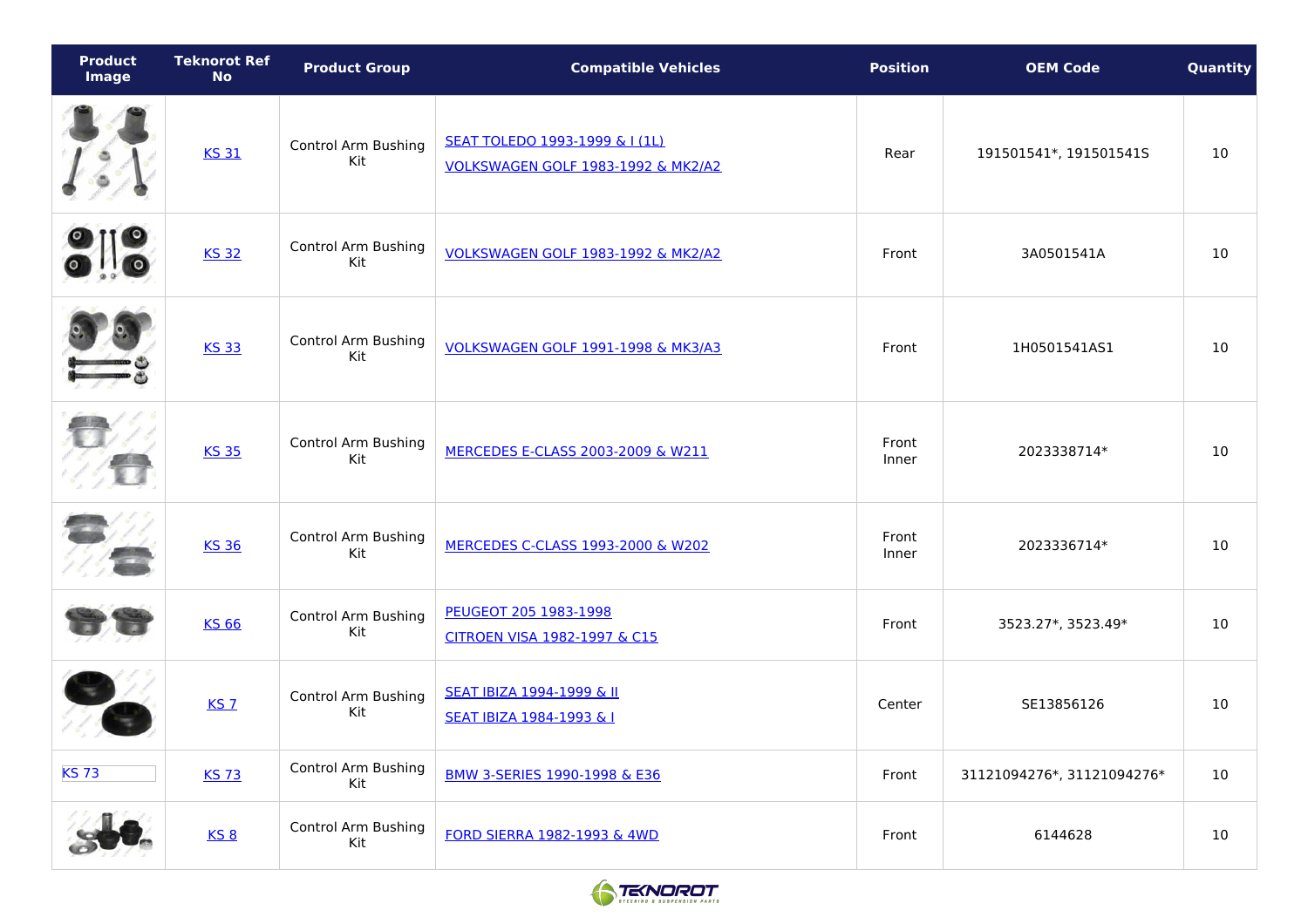| <b>Product</b><br><b>Image</b>          | <b>Teknorot Ref</b><br><b>No</b> | <b>Product Group</b>              | <b>Compatible Vehicles</b>                                                                                                                                                            | <b>Position</b> | <b>OEM Code</b>            | Quantity |
|-----------------------------------------|----------------------------------|-----------------------------------|---------------------------------------------------------------------------------------------------------------------------------------------------------------------------------------|-----------------|----------------------------|----------|
| $\bullet$ 0 0 $\bullet$<br>0880<br>2800 | KS <sub>8A</sub>                 | Control Arm Bushing<br>Kit        | <b>FORD SIERRA 1982-1993 &amp; 4WD</b>                                                                                                                                                | Front           | 6144628*                   | $10$     |
|                                         | <b>KS 97</b>                     | <b>Control Arm Bushing</b><br>Kit | BMW 5-SERIES 1995-2003 & E39                                                                                                                                                          | Upper           | 31121092024*, 31121092023* | 10       |
|                                         | <b>KS 38</b>                     | Control Arm Bushing<br>Kit        | <b>INFINITI G20 1990-1996</b><br>NISSAN PRIMERA 1996-2001 & (P11)<br>NISSAN PRIMERA 1990-1996 & (P10-W10-W11)                                                                         | Front<br>Inner  | 5454590J00                 | 10       |
|                                         | KS <sub>4</sub>                  | Control Arm Bushing<br>Kit        | <b>CITROEN XSARA 1997-2005</b><br>CITROEN XSARA PICASSO 1999-2012<br><b>CITROEN ZX 1991-1997</b><br>PEUGEOT 306 1993-2001<br>CITROEN BERLINGO 1996- & MF<br>PEUGEOT PARTNER 1996- & I | Lower           | 5131.47                    | 10       |
|                                         | <b>KS 40</b>                     | <b>Control Arm Bushing</b><br>Kit | AUDI A6 1994-1997 & 4A, 4C<br>AUDI 100 1991-1994                                                                                                                                      | Center          | 4A0407181A                 | 10       |
|                                         | <b>KS 42</b>                     | Control Arm Bushing<br>Kit        | OPEL ASTRA 1991-1998 & (F)<br>OPEL VECTRA-CALIBRA 1988-1995 & (A)                                                                                                                     | Front           | 350078*                    | 10       |
|                                         | <b>KS 43</b>                     | <b>Control Arm Bushing</b><br>Kit | OPEL ASTRA 1991-1998 & (F)<br>OPEL VECTRA-CALIBRA 1988-1995 & (A)                                                                                                                     | Front           | 350081*                    | 10       |

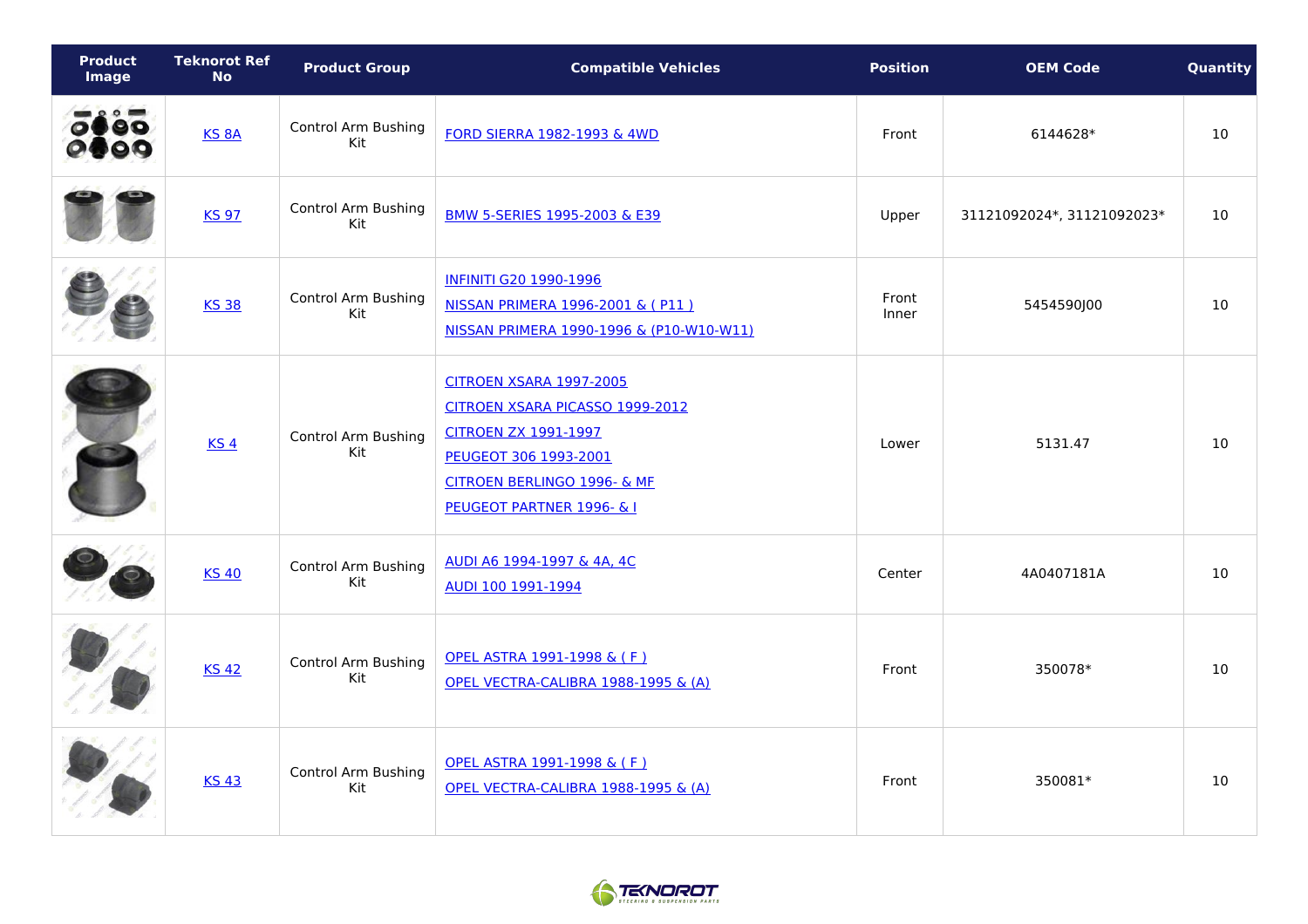| <b>Product</b><br><b>Image</b> | <b>Teknorot Ref</b><br><b>No</b> | <b>Product Group</b>              | <b>Compatible Vehicles</b>                                                                                                                                                         | <b>Position</b> | <b>OEM Code</b>      | Quantity |
|--------------------------------|----------------------------------|-----------------------------------|------------------------------------------------------------------------------------------------------------------------------------------------------------------------------------|-----------------|----------------------|----------|
|                                | <b>KS 49</b>                     | <b>Control Arm Bushing</b><br>Kit | OPEL ASTRA-ZAFIRA 1998-2004<br><b>OPEL CORSA-COMBO 2000-2006 &amp; C</b><br>OPEL VECTRA 1996-2002 & (B)                                                                            | Front           | 350130*, 90468567*   | 10       |
|                                | KS <sub>5</sub>                  | <b>Control Arm Bushing</b><br>Kit | FORD ESCORT 1990-2000 & Europe<br><b>FORD FIESTA 1990-1994 &amp; III</b><br><b>FORD FIESTA 1996-1998 &amp; IV BoxJV</b>                                                            | Front           | 7102392, 94AB5484AA  | 10       |
|                                | <b>SB 162K</b>                   | <b>Control Arm Bushing</b><br>Kit | BMW 3-SERIES 1990-1998 & E36                                                                                                                                                       | Front           | 31121135351*         | 10       |
|                                | $KS_1$                           | <b>Control Arm Bushing</b><br>Kit | ALFA ROMEO 147 2000-2010 & 937<br>ALFA ROMEO 166 1998-2007 & 936<br>ALFA ROMEO GT 2003-2010 & 937<br>ALFA ROMEO 156 1997-2006 & 932                                                | Upper           | 60651939*, 60651940* | 10       |
| $0$ 0 0                        | <b>KS 12</b>                     | <b>Control Arm Bushing</b><br>Kit | MERCEDES 190 1982-1993 & W201                                                                                                                                                      | Front           | 2013300075           | 10       |
|                                | <b>KS 14</b>                     | <b>Control Arm Bushing</b><br>Kit | CITROEN JUMPER 2002-2006 & II<br>FIAT DUCATO 2002-2006 & 14Q-1.8Q<br>PEUGEOT BOXER 1994-2002 & (1.4Q-1.8Q)<br>CITROEN JUMPER 1994-2002 & I<br>FIAT DUCATO 1994-2002 & 10Q-14Q-1.8Q | Front           | 1308601080*          | 10       |
|                                | <b>KS 50</b>                     | <b>Control Arm Bushing</b><br>Kit | OPEL VECTRA 1996-2002 & (B)                                                                                                                                                        | Front           | 444200*              | 10       |

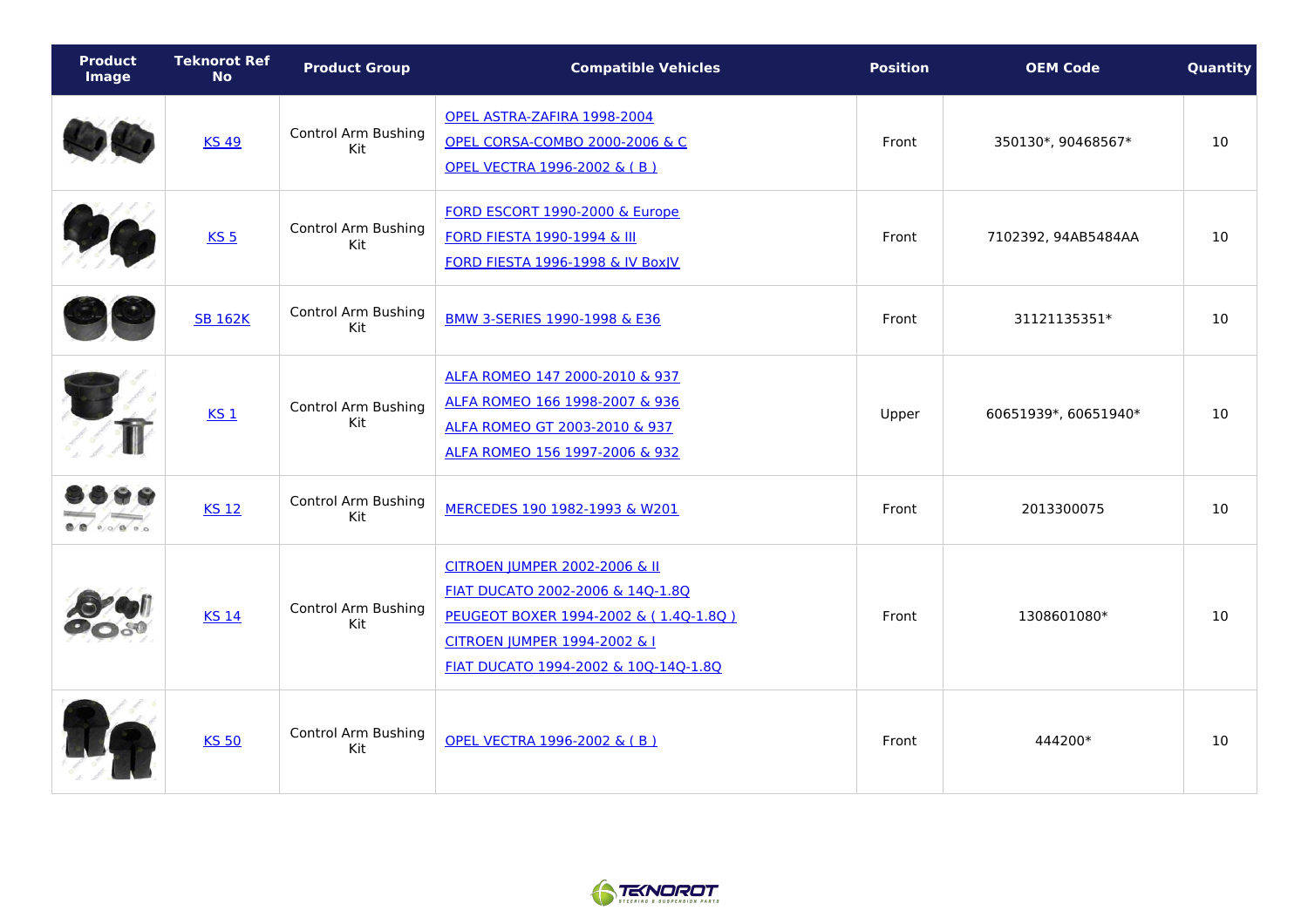| <b>Product</b><br><b>Image</b> | <b>Teknorot Ref</b><br><b>No</b> | <b>Product Group</b>              | <b>Compatible Vehicles</b>                                                                                                                                                                                                                                                                                            | <b>Position</b> | <b>OEM Code</b> | Quantity |
|--------------------------------|----------------------------------|-----------------------------------|-----------------------------------------------------------------------------------------------------------------------------------------------------------------------------------------------------------------------------------------------------------------------------------------------------------------------|-----------------|-----------------|----------|
|                                | <b>KS 51</b>                     | <b>Control Arm Bushing</b><br>Kit | RENAULT 19 1991-2001<br><b>RENAULT MEGANE 1995-2003 &amp; I</b>                                                                                                                                                                                                                                                       | Front           | 7700785788*     | 10       |
|                                | <b>KS 53</b>                     | <b>Control Arm Bushing</b><br>Kit | VOLKSWAGEN GOLF 1998-2003 & MK4/A4                                                                                                                                                                                                                                                                                    | Front           | 1J0411314C*     | 10       |
|                                | <b>KS 55</b>                     | <b>Control Arm Bushing</b><br>Kit | OPEL MOVANO 1998-2010 & (A)<br><b>RENAULT MASTER 1998-2003 &amp; I</b>                                                                                                                                                                                                                                                | Front           | 7700309154*     | 10       |
|                                | <b>KS 57</b>                     | <b>Control Arm Bushing</b><br>Kit | MERCEDES 190 1982-1993 & W201<br><b>MERCEDES C-CLASS 1993-2000 &amp; W202</b><br>MERCEDES CLK-CLASS 2002-2009 & A209,C209<br>MERCEDES E-CLASS 1995-2003 & W210<br>MERCEDES E-CLASS 1985-1996 & W124<br>MERCEDES SL-CLASS 1989-2001 & R129<br>MERCEDES SLK-CLASS 1997-2004 & R170<br>MERCEDES C-CLASS 2000-2007 & W203 | Rear            | 2013528865*     | 10       |
|                                | KS <sub>6</sub>                  | Control Arm Bushing<br>Kit        | <b>FORD MONDEO 1993-1996 &amp; I</b><br><b>FORD MONDEO 1996-2000 &amp; II</b>                                                                                                                                                                                                                                         | Front           | 6870549*        | 10       |